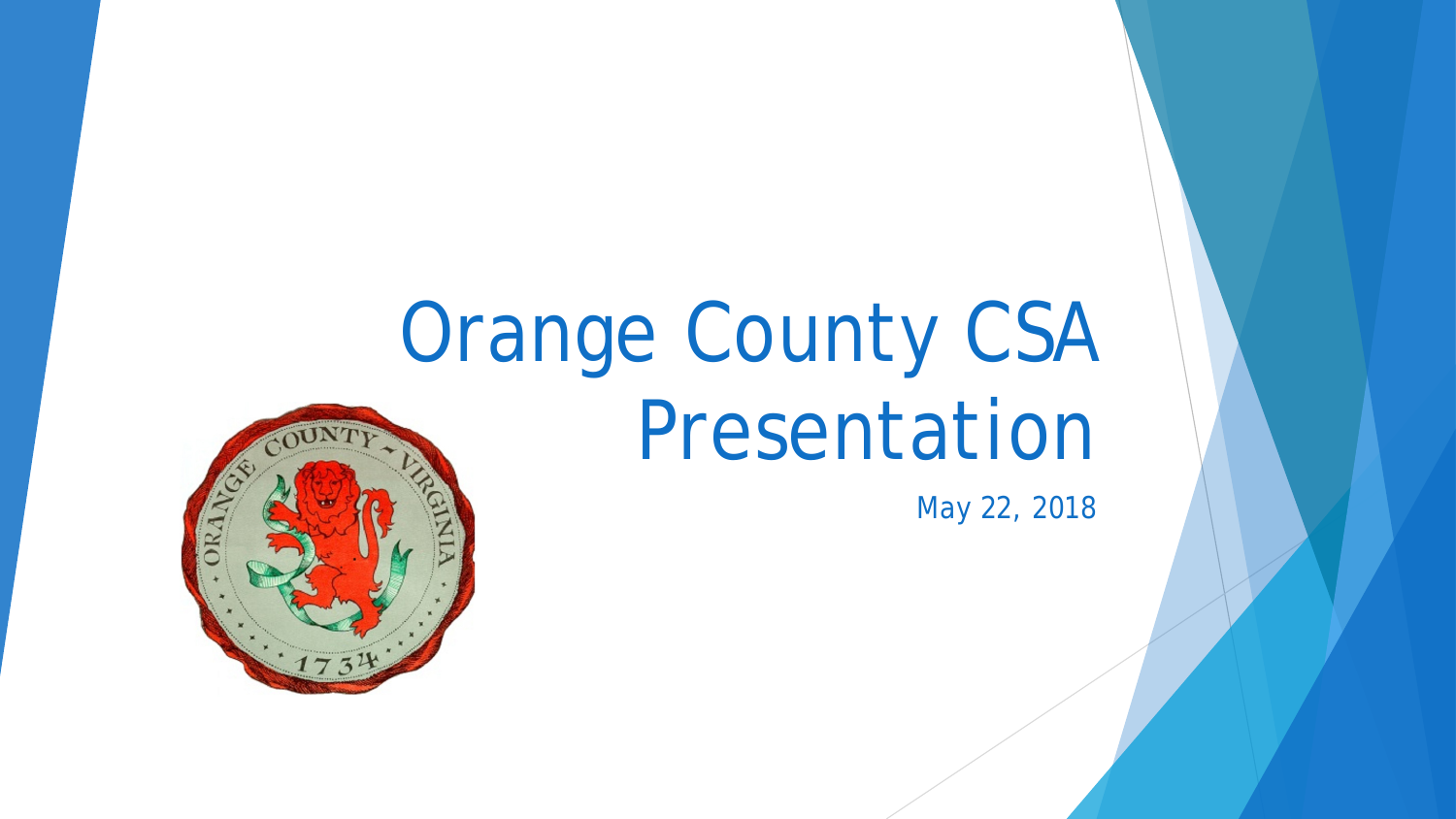#### Fiscal Year Budget Comparison

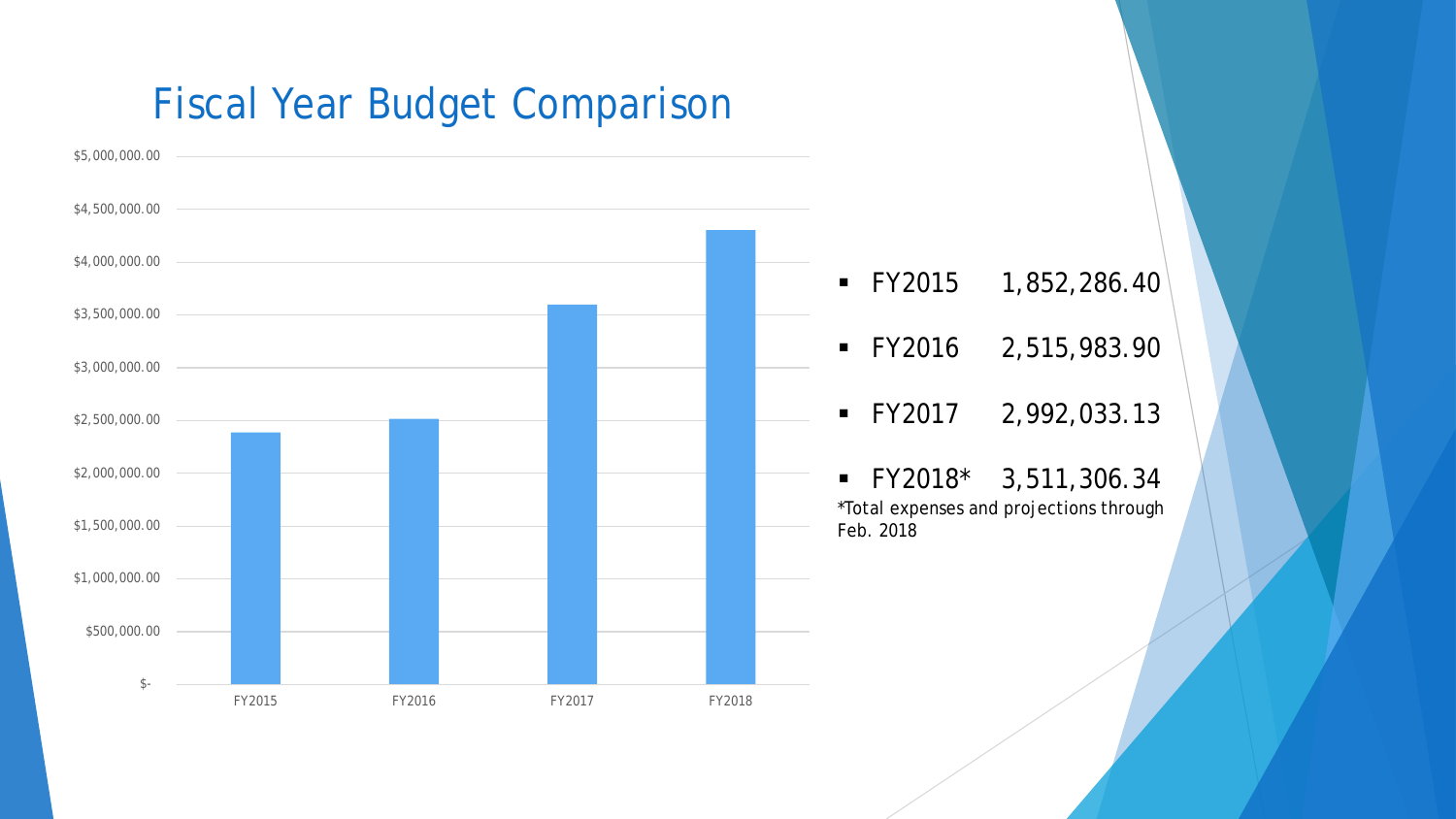

\*Current numbers of youth/families served through May 21, 2018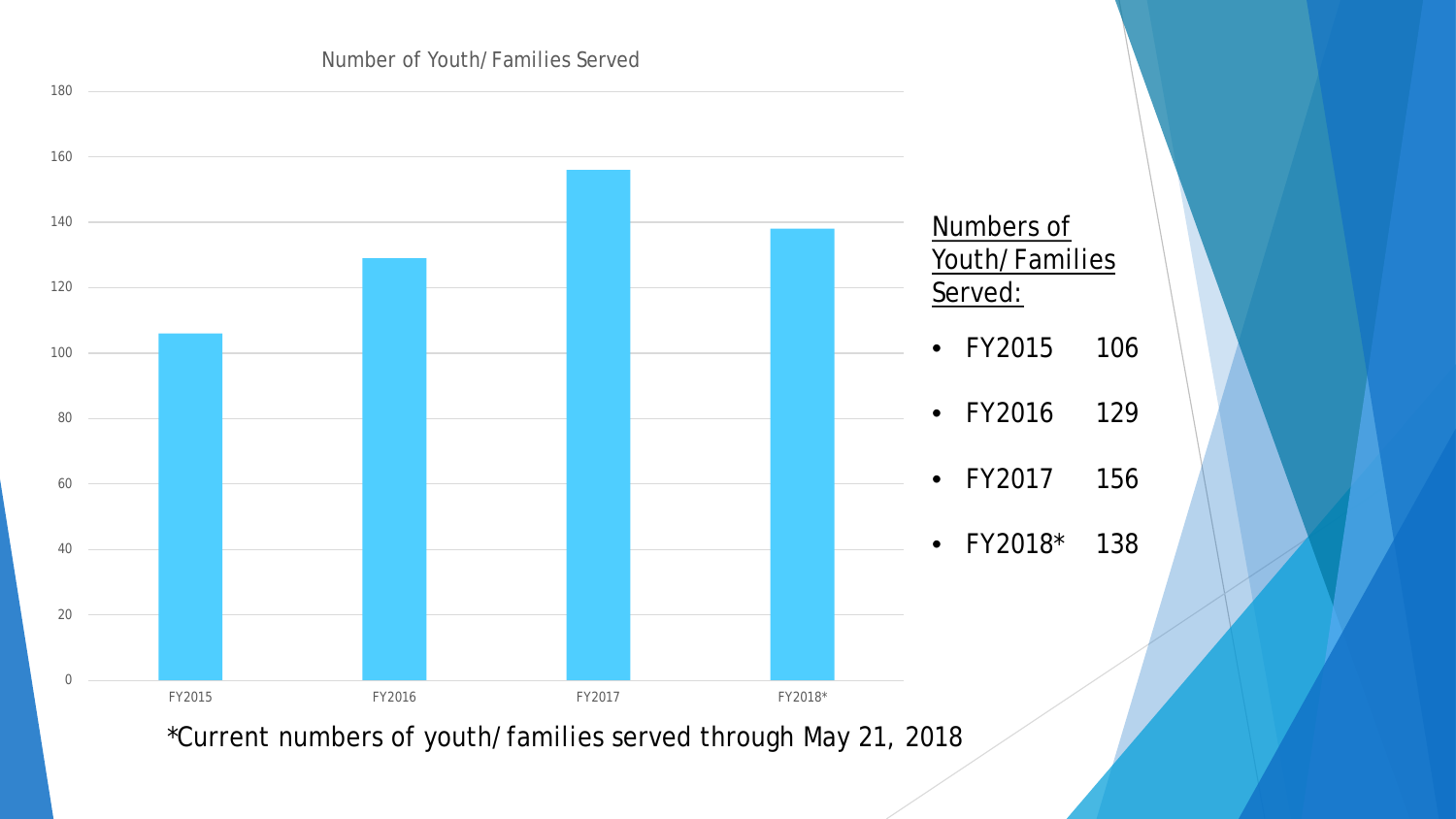### Fiscal Year Comparison By County Budget Lines

 \$- \$200,000.00 \$400,000.00 \$600,000.00 \$800,000.00 \$1,000,000.00 \$1,200,000.00 \$1,400,000.00 Residential Congregate Care Foster Care Congregate Care Ed Serv SpEd - Priv Day Community Placements Based Services SpEd Wrap Services Non-mandated Driving Expenses for FY2018: 1. SpEd Private Day Placements 2. Foster Care Services 3. Community Based Services

FY2015 FY2016 FY2017 FY2018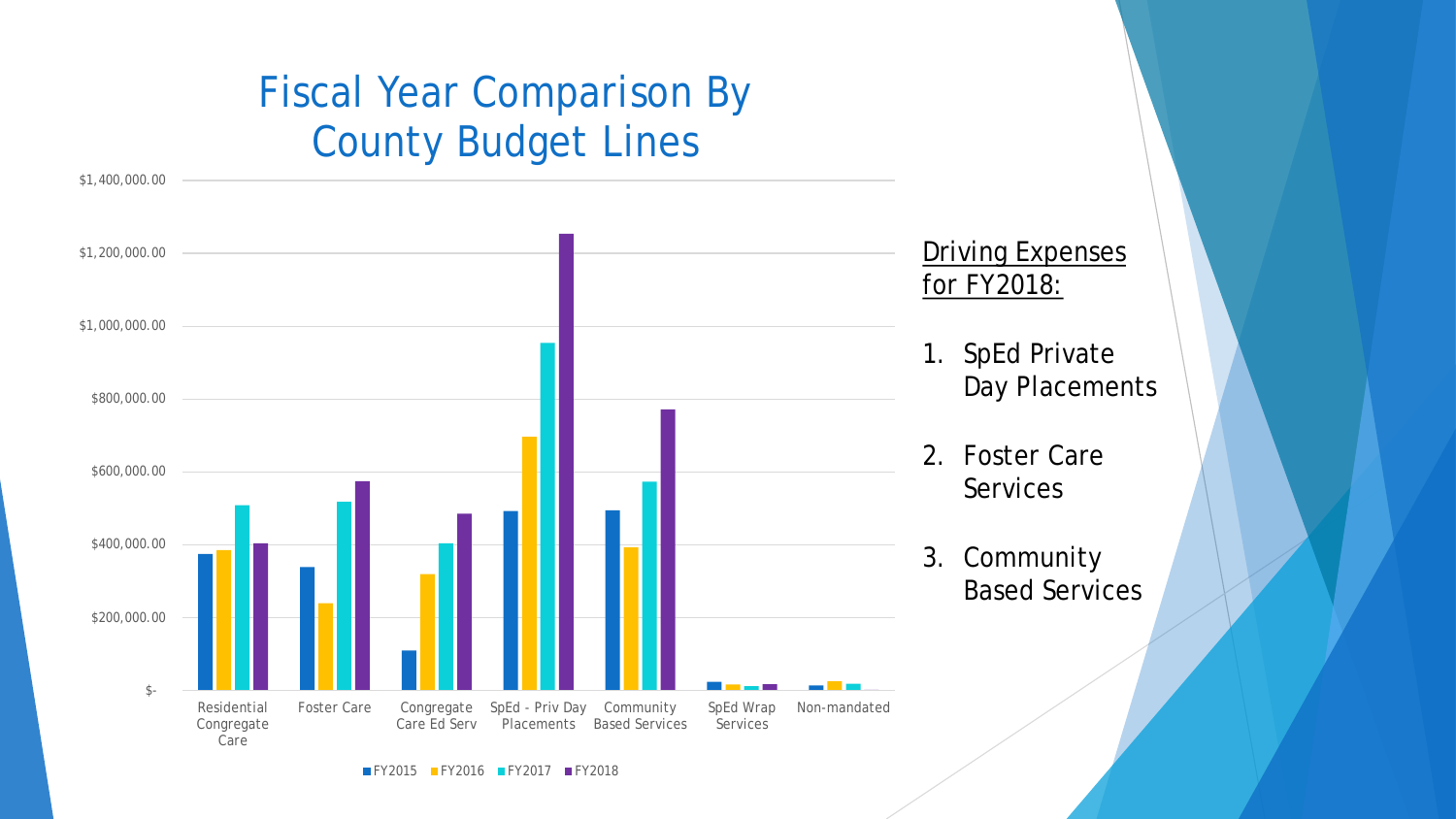#### OCPS Students with Disabilities

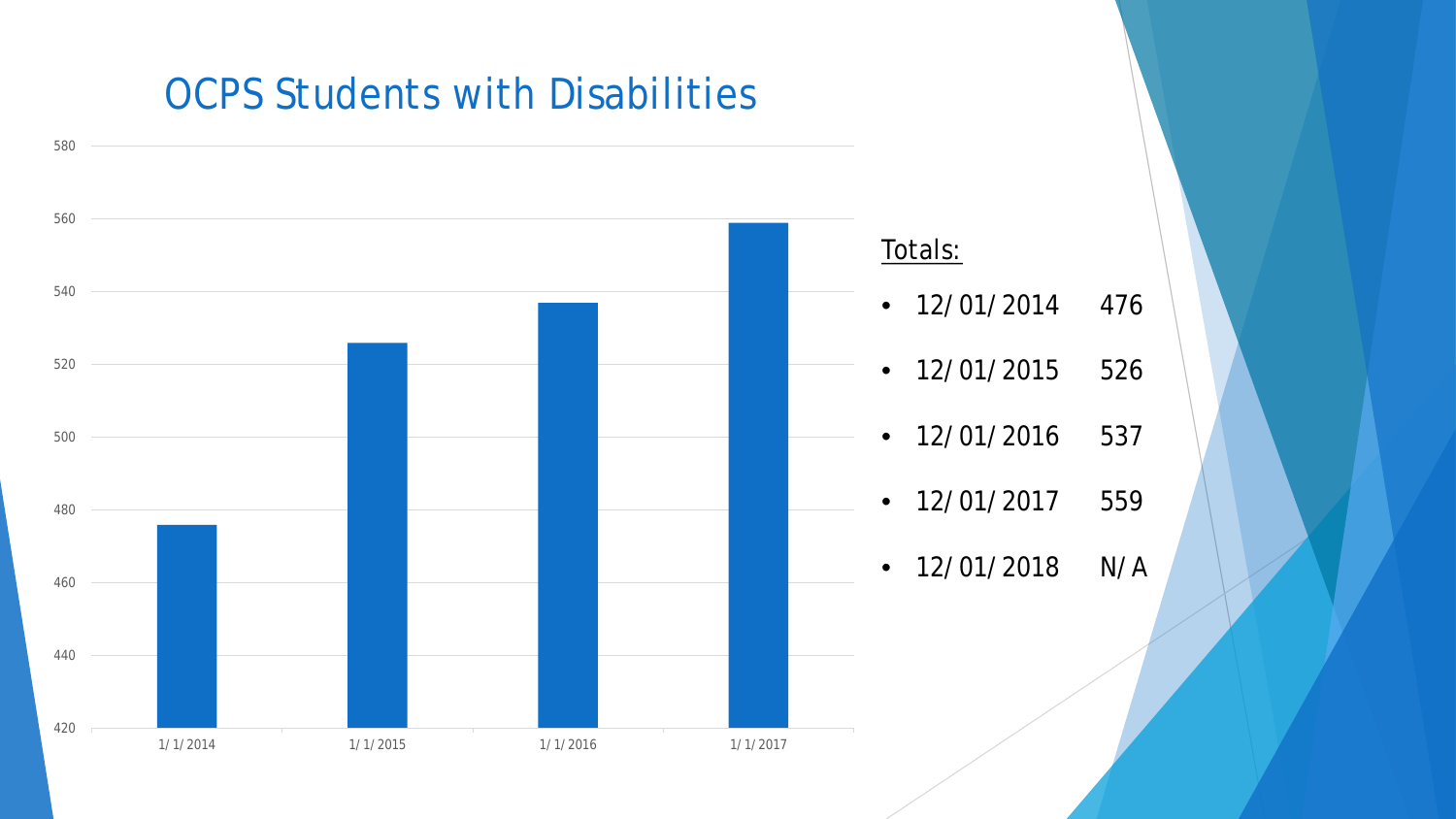#### Special Education Day **Placements**

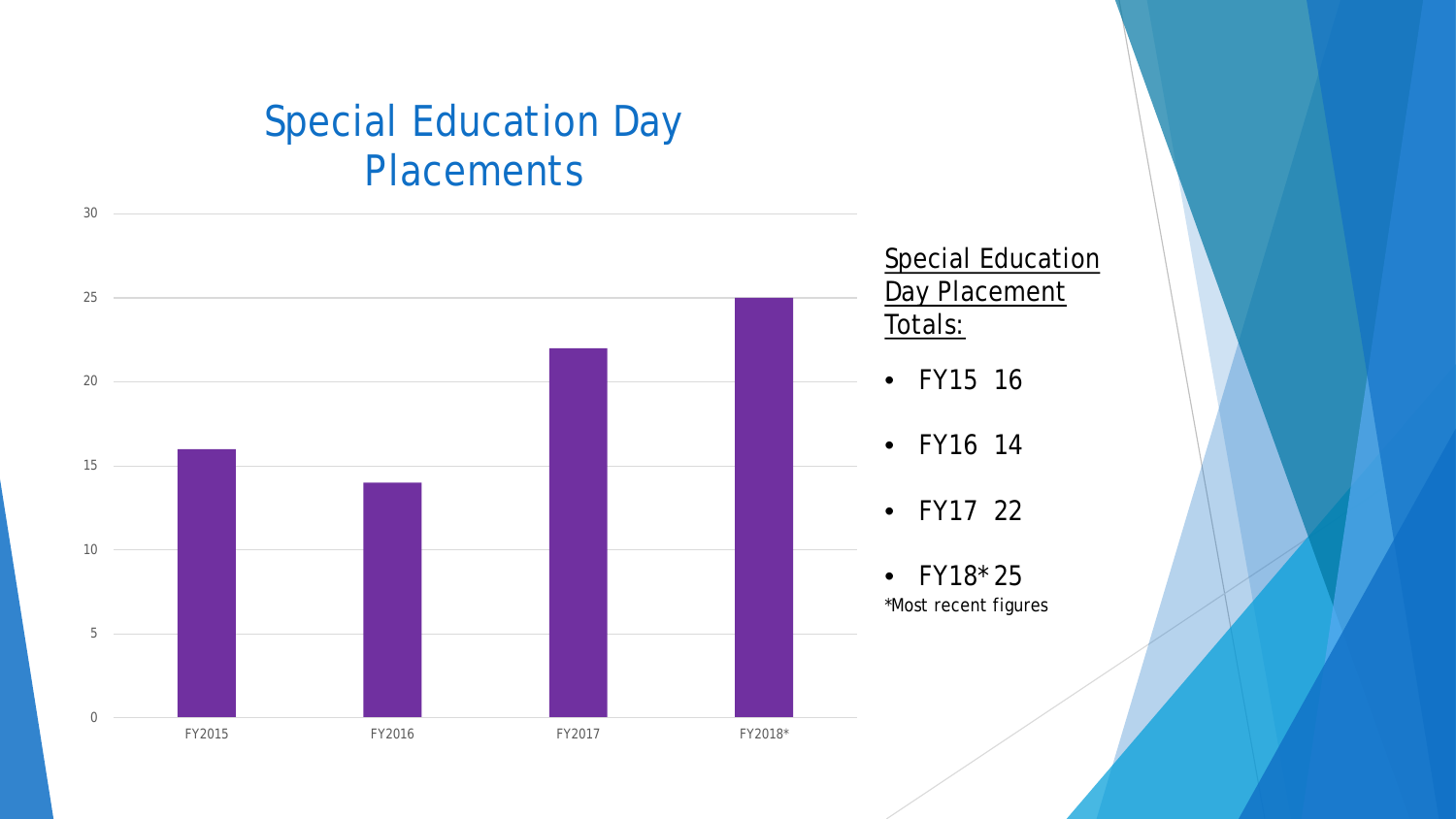#### Private Day Placement Costs - Per Day



 $FY17$  FY 18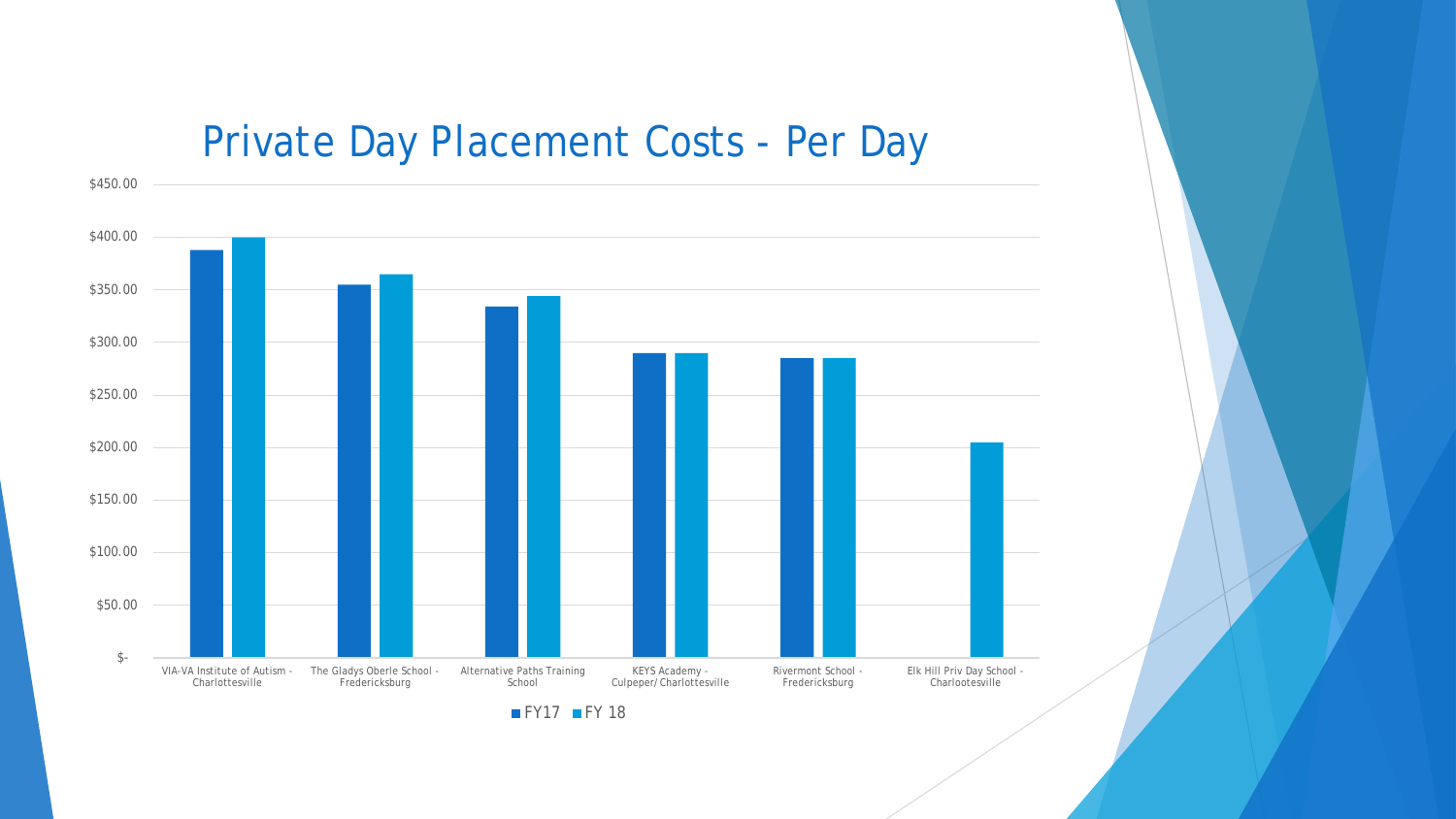# **OCPS Information**

#### **Positive Impacts:**

- 4 students recently removed from day placements through their IEP
- The recently created elementary program is currently serving 8 students that may have otherwise been in a day placement at a cost savings of \$475,000 per year.
- Currently serving 6 students in the middle and<br>high school self-contained emotional disability program at a cost savings of \$626,000 per year. This program has changed over the past four years to meet the needs of the students.
- Recently created a K-5 self-contained autism program that services 3 students at a cost savings of approximately \$223,000 per year.
- These programs are not just looked at as a cost- savings, they keep these students in the community with their peers so they can learn to live life in real time.

#### **Challenges:**

- OCPS are responsible for transporting students to their day placements at an approximate cost of \$150,000 per year
	- Locations include, but are not limited to:
		- ▶ Charlottesville, VA
		- Zion Crossroads
		- ▶ Culpeper
		- Fredericksburg
		- ▶ Stafford
- While we work hard to keep our students in the community, we have students that transfer into our community with a day placement already in place through their IEP. We may have services that can keep them in our community, however, a parent has to agree to these changes before they can take place.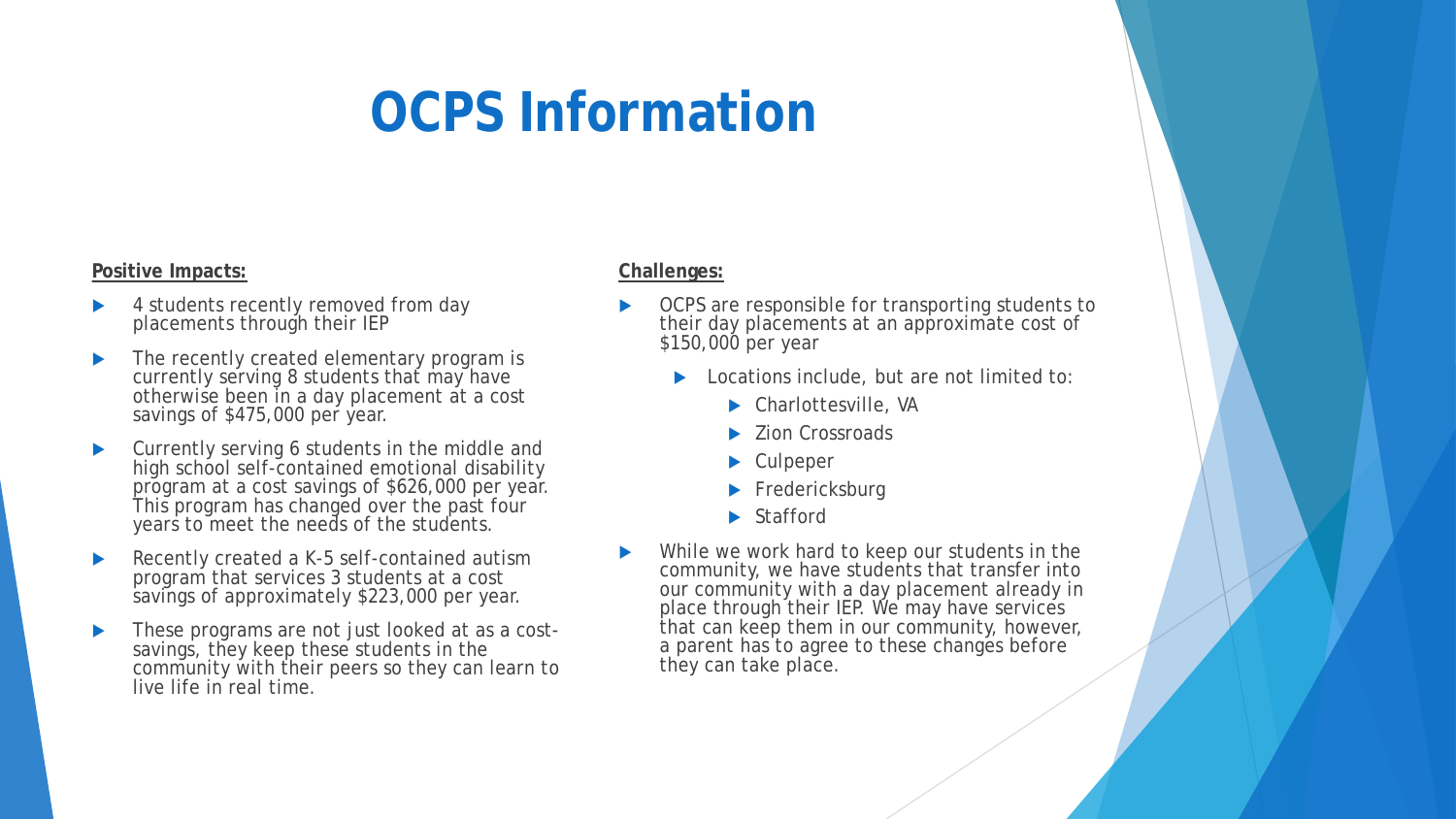#### Foster Care Youth

80



\*These are youth who have come in, and gone out of, foster care during each respective fiscal year. It is not representative of the number of youth currently in foster care.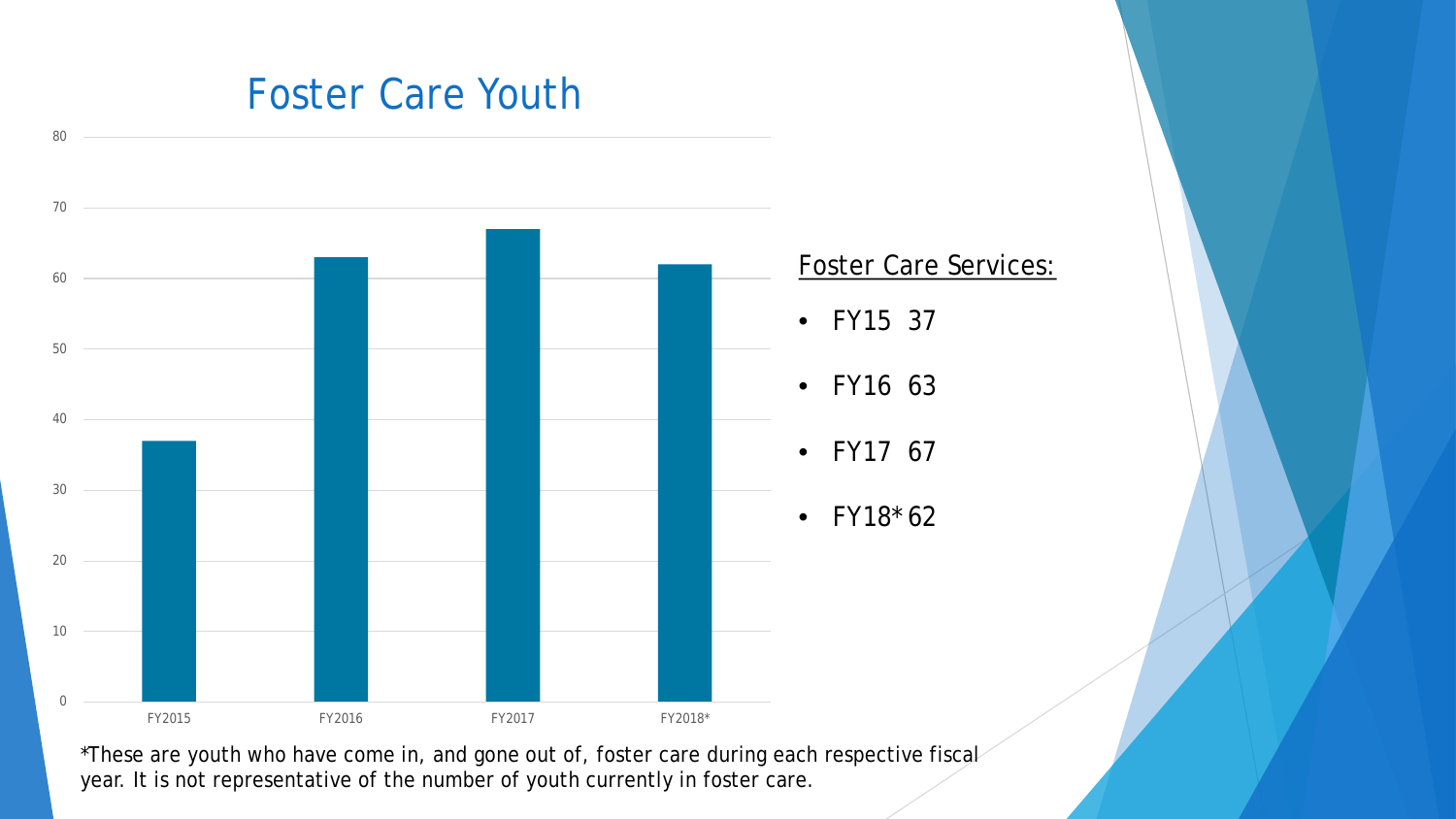#### Family Foster Care - Local Monthly Maintenance Payments



Before 2014 July 2014 - June 2016 July 2016 - Present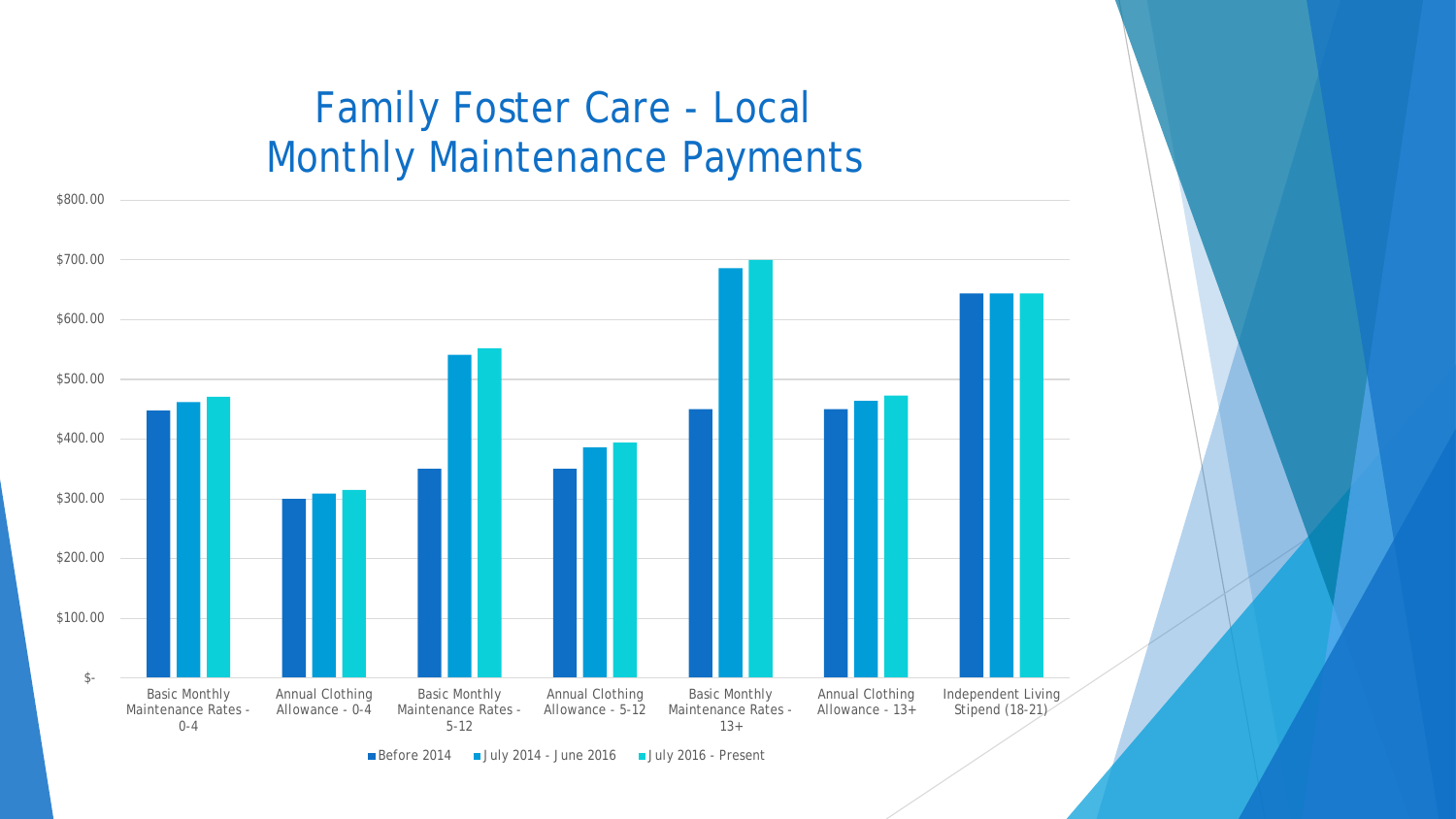### Therapeutic Foster Care – Agency Based

|                               | Level<br>Assessment<br>$(60 \text{ days})$ |        | Level 1                   |             | Level 2                   |             | Level 3    |        |
|-------------------------------|--------------------------------------------|--------|---------------------------|-------------|---------------------------|-------------|------------|--------|
| For Children's Sake of VA.    | $\boldsymbol{\mathsf{\$}}$                 | 85.02  | $\boldsymbol{\mathsf{S}}$ | 79.89 \$    |                           | 85.02 \$    |            | 100.70 |
| <b>UMFS</b>                   | $\boldsymbol{\mathsf{\$}}$                 | 94.61  | $\boldsymbol{\mathsf{S}}$ | 91.86 \$    |                           | 94.61 \$    |            | 147.14 |
| Children's Services of VA.    | $\boldsymbol{\mathsf{S}}$                  | 104.00 | $\boldsymbol{\mathsf{S}}$ | $99.00$ \$  |                           | $100.00$ \$ |            | 104.00 |
| The Bair Foundation of VA. \$ |                                            | 123.48 | $\boldsymbol{\mathsf{S}}$ | $94.82$ \$  |                           | $116.87$ \$ |            | 132.30 |
| National Counseling Group \$  |                                            | 123.60 | $\boldsymbol{\mathsf{S}}$ | $97.85$ \$  |                           | $121.28$ \$ |            | 144.20 |
| Intercept                     | $\boldsymbol{\mathsf{\$}}$                 | 135.10 | $\boldsymbol{\mathsf{S}}$ | $120.71$ \$ |                           | $135.35$ \$ |            | 145.30 |
| <b>Youth For Tomorrow</b>     | $\boldsymbol{\mathsf{\$}}$                 | 145.00 | $\boldsymbol{\mathsf{S}}$ | 109.00 \$   |                           | 141.00 \$   |            | 150.00 |
| <b>Extra Special Parents</b>  | \$                                         | 145.00 | $\boldsymbol{\mathsf{S}}$ | 125.00 \$   |                           | 135.00 \$   |            | 145.00 |
| <b>Average DAILY Cost</b>     | \$                                         | 119.48 | \$                        | 102.27      | $\boldsymbol{\mathsf{S}}$ | 116.14      | $\sqrt{2}$ | 133.58 |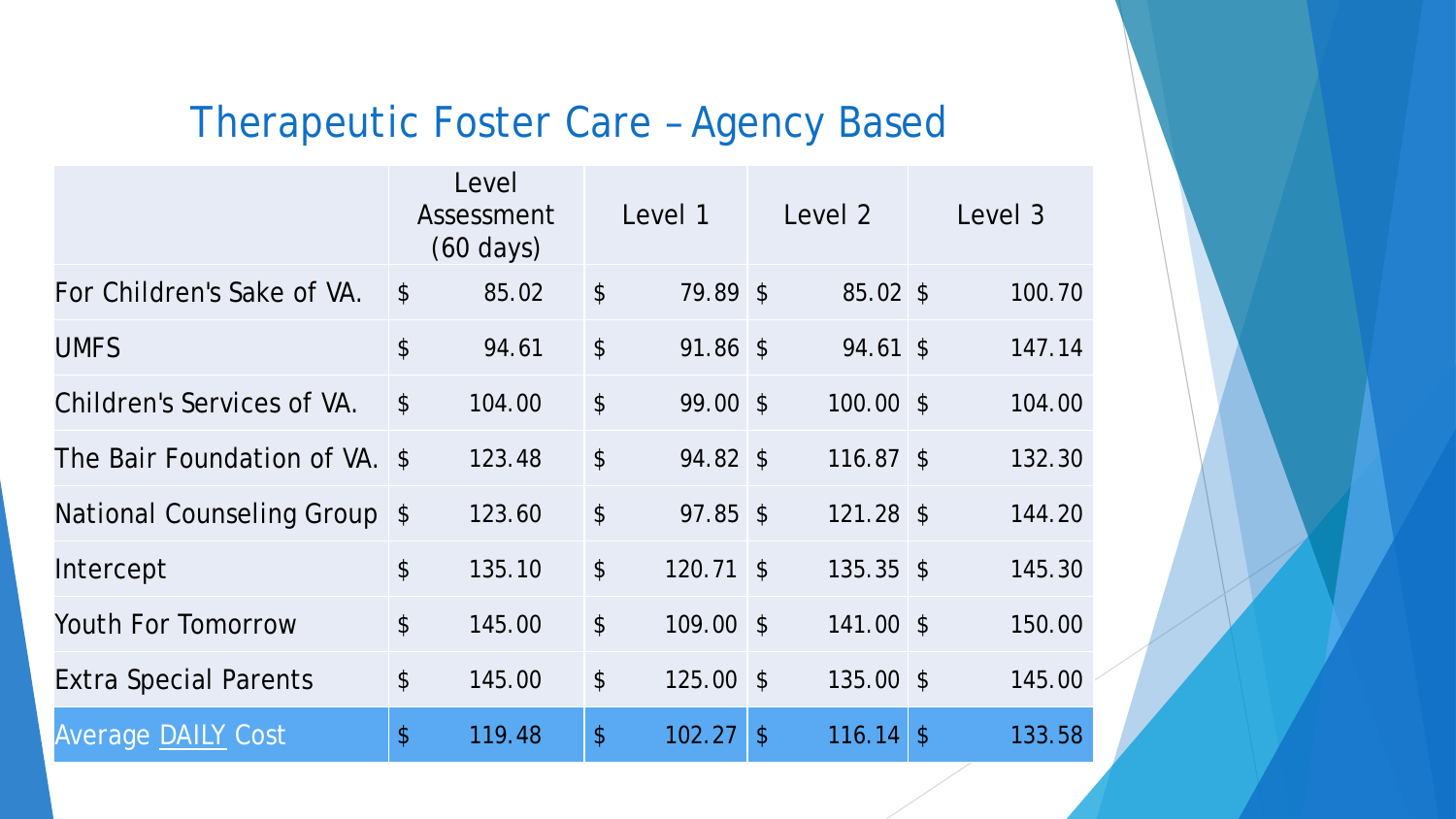### One-Year Foster Placement Comparison

\$70,000.00

Family FC vs. TFC: TFC \$61,929\*† Family \$19,338 Difference \$42,591 \*If a child does not have Medicaid, an additional \$326.50 per month will be added to the TFC for Case Management † Based on the average daily cost for a Level 2 TFC  $$-$  \$10,000.00 \$20,000.00 \$30,000.00 \$40,000.00 \$50,000.00 \$60,000.00 Family Foster Home - Local Therapeutic Foster Home - Agency Based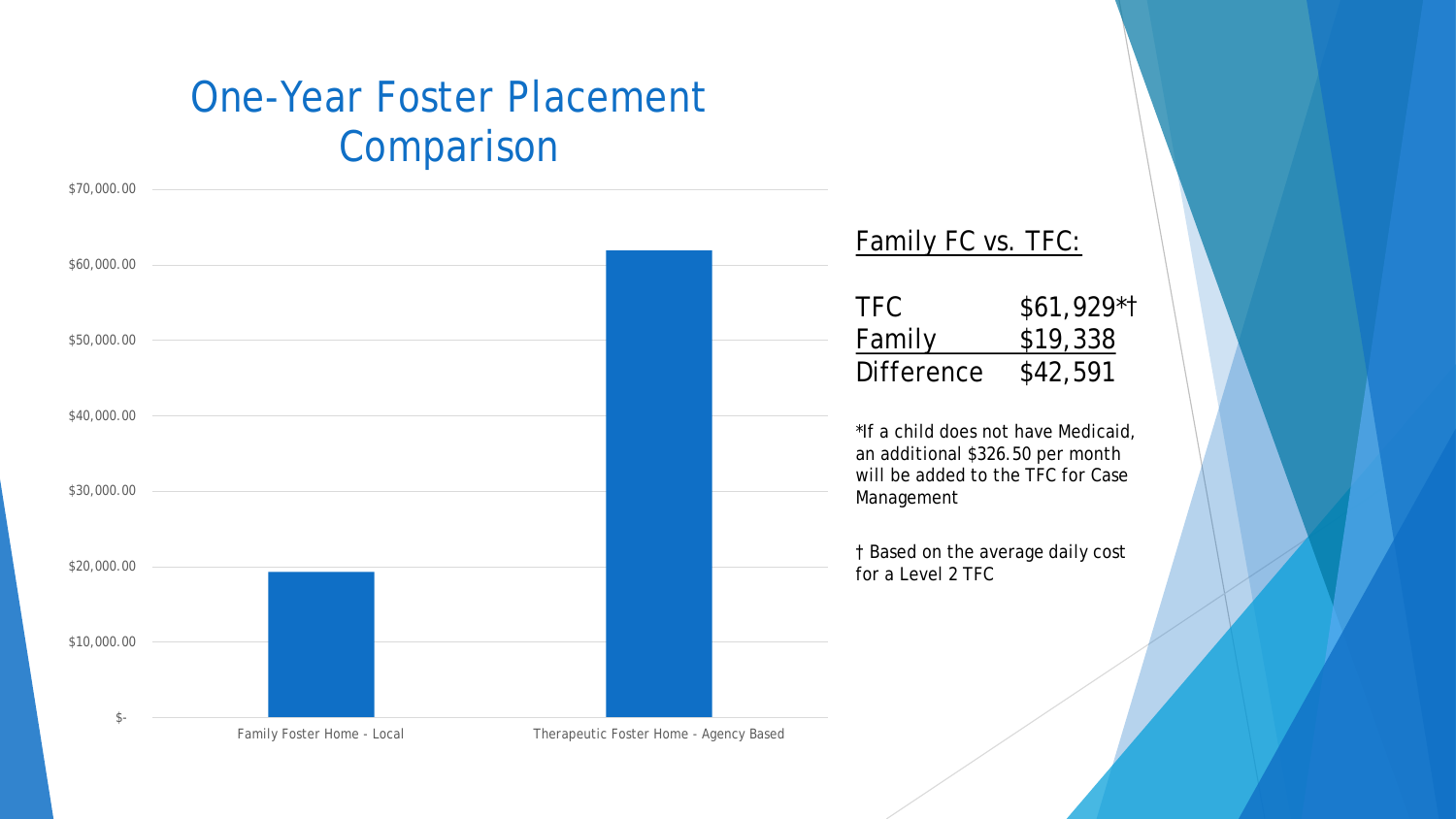### Foster Care Residential Congregate Care: Level A, B, and C Facilities

|                                 | <b>FY 18</b><br>Dailey Room &<br>Board fee |        | Comb.<br>Residential<br><b>Treatment Fee</b> |        | Residential<br><b>Education Services</b> |        |                                            |        |  |
|---------------------------------|--------------------------------------------|--------|----------------------------------------------|--------|------------------------------------------|--------|--------------------------------------------|--------|--|
|                                 |                                            |        |                                              |        |                                          |        | <b>Residential SpEd</b><br><b>Services</b> |        |  |
| <b>STARS Group Home - Lev A</b> | \$                                         | 202.00 | $\frac{1}{2}$                                | 109.66 |                                          | N/A    | N/A                                        |        |  |
| Average Daily Expense: \$       |                                            | 202.00 | $\sqrt[6]{\frac{1}{2}}$                      | 109.66 |                                          | N/A    | N/A                                        |        |  |
|                                 |                                            |        |                                              |        |                                          |        |                                            |        |  |
| Intercept Group Homes - Lev B   | \$                                         | 185.00 | $\sqrt[6]{\frac{1}{2}}$                      | 146.22 | N/A                                      |        | N/A                                        |        |  |
| Elk Hill Group Homes - Lev B    | \$                                         | 185.00 | $\boldsymbol{\mathsf{S}}$                    | 146.22 | \$                                       | 205.00 | $\boldsymbol{\mathsf{S}}$                  | 205.00 |  |
| Youth for Tomorrow GH - Lev B   | $\frac{1}{2}$                              | 198.00 | $\sqrt[6]{\frac{1}{2}}$                      | 146.22 | \$                                       | 163.00 | $\boldsymbol{\mathsf{S}}$                  | 186.00 |  |
| Grafton Group Homes - Lev B     | \$                                         | 355.00 | $\frac{1}{2}$                                | 146.22 | \$                                       | 260.00 | \$                                         | 260.00 |  |
| Average Daily Expense: \$       |                                            | 230.75 | \$                                           | 146.22 | \$                                       | 209.33 | \$                                         | 217.00 |  |
|                                 |                                            |        |                                              |        |                                          |        |                                            |        |  |
| Youth for Tomorrow - Lev C**    | $\boldsymbol{\$}$                          | 86.00  | $\frac{1}{2}$                                | 307.50 | \$                                       | 195.00 | $\boldsymbol{\mathsf{S}}$                  | 195.00 |  |
| ChildHelp - Lev C**             | \$                                         | 220.00 | $\sqrt[6]{\frac{1}{2}}$                      | 174.00 | \$                                       | 168.00 | \$                                         | 168.00 |  |
| Grafton RTC - Lev C**           | \$                                         | 283.00 | \$                                           | 131.00 | \$                                       | 240.00 | \$                                         | 240.00 |  |
| Hallmark RTC - Lev C**          | \$                                         | 301.00 | $\frac{1}{2}$                                | 139.00 | \$                                       | 117.00 | \$                                         | 145.00 |  |
| Harbor Point - Lev C**          | \$                                         | 319.00 | $\boldsymbol{\mathsf{S}}$                    | 75.00  | \$                                       | 135.00 | $\boldsymbol{\mathsf{S}}$                  | 185.00 |  |
| Average Daily Expense: \$       |                                            | 241.80 | \$                                           | 165.30 | \$                                       | 211.54 | \$                                         | 225.13 |  |

\*\*Level C facilities are locked facilities – most restrictive environment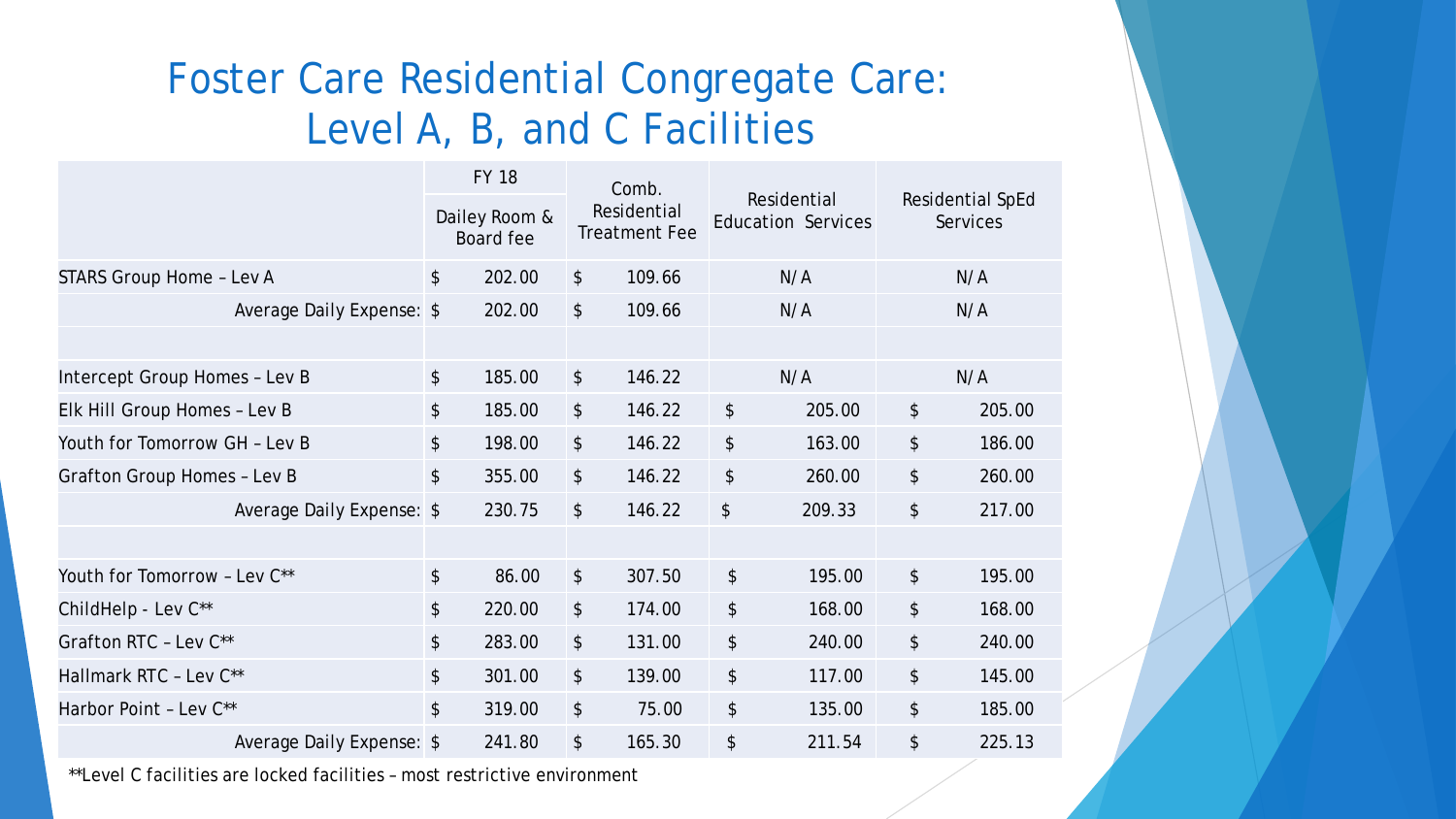### Residential Congregate Care: Parental Agreements



#### Parental Agreements:

- Parents retain custody
- Local and Medicaid funding only
- CSA funds Case Management (\$326.50/month) and a Visitation fee (\$276/month) for CSB managed cases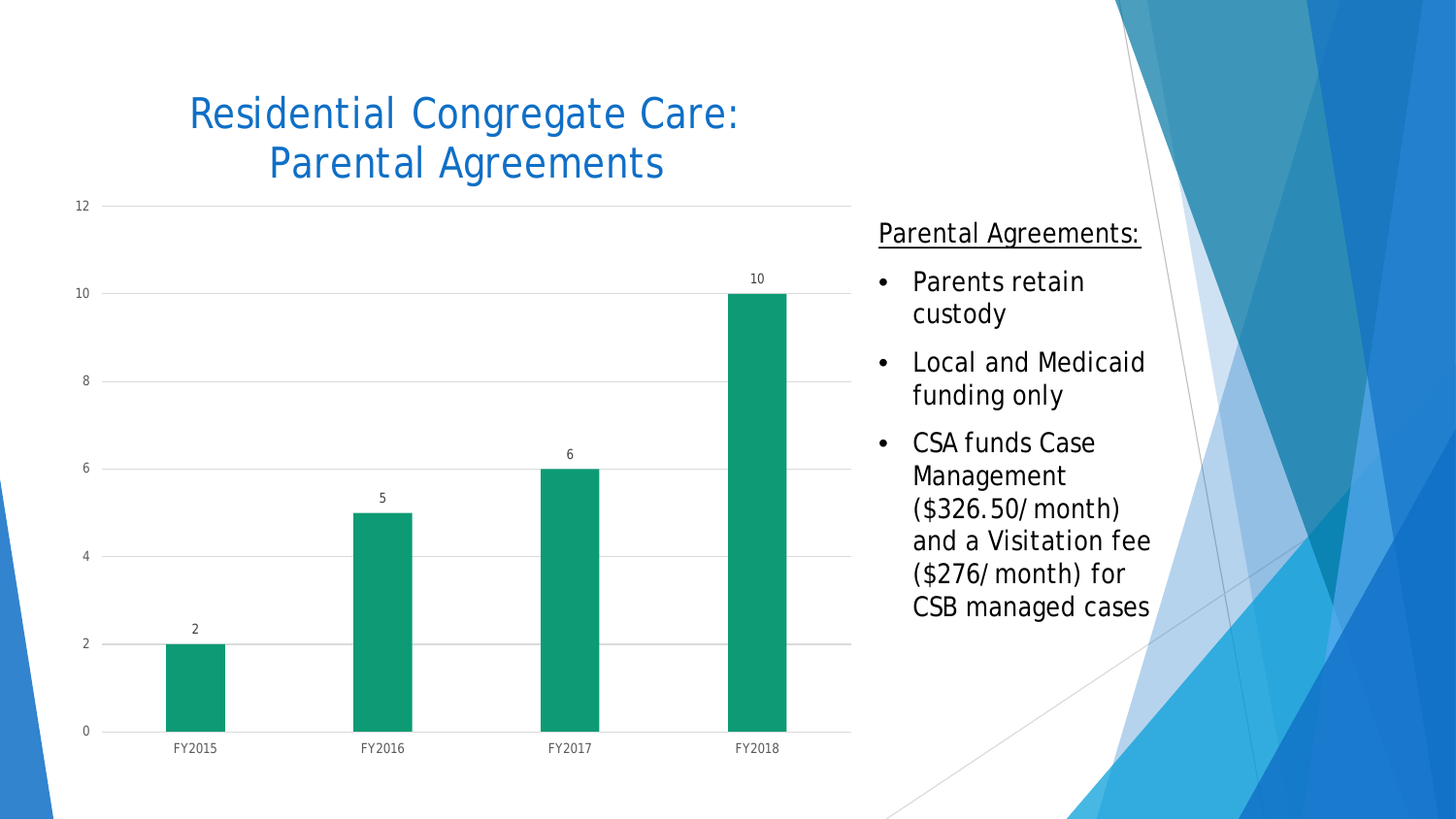# **DSS Information**

#### **Positive Impacts:**

- Availability of funding for children in need of services
- **Multi-disciplinary effort**
- Specific to individual child
- Celebrate successes
- $\blacktriangleright$  Involve the family

#### **Challenges:**

- **Lack of formal training specific to** the program
- Lack of local foster families
- Treatment/service planning needs to be more family focused
- Lack of local providers
- Cumbersome processes (i.e. CANS)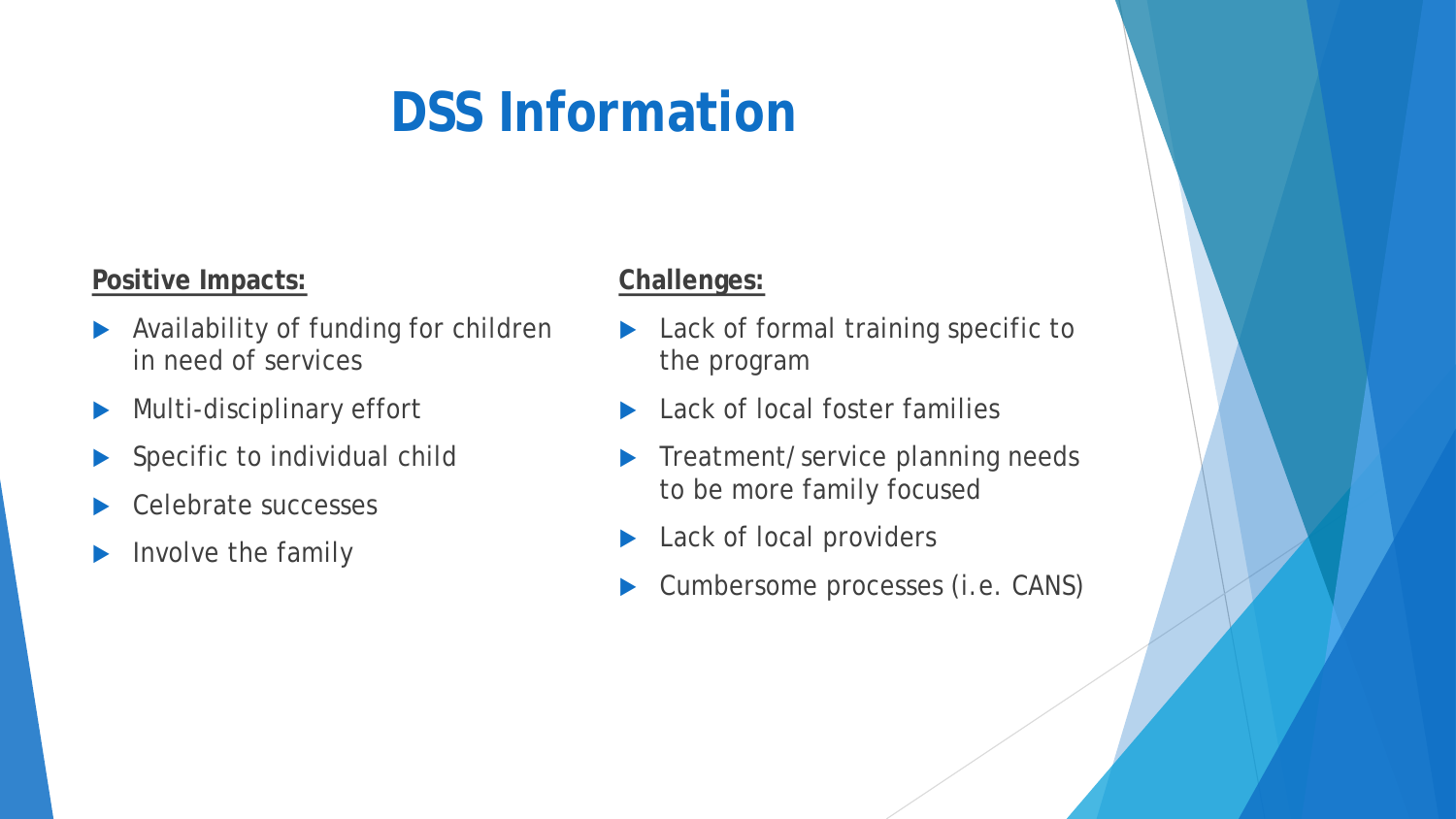### Purchased Case Management Services